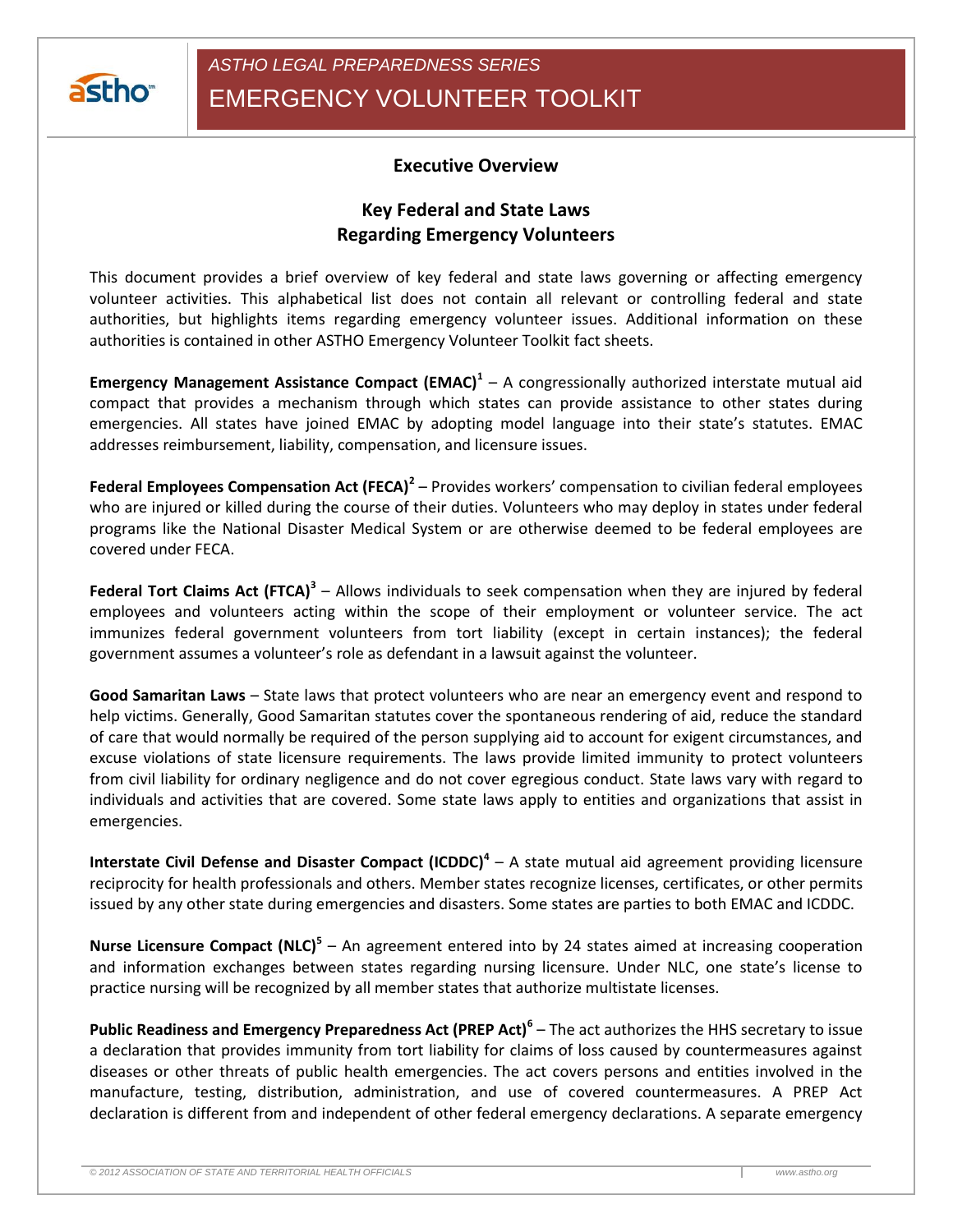declaration under Public Health Service Act Section 319 or another statute is not required for PREP Act immunities to take effect.

**State Claims Acts** – Laws that limit state sovereign immunity by establishing procedures for making claims against the state, which are overseen by a special claims court. The claims courts are empowered to decide claims, limit the amount of damages, and find exceptions to liability.

**State Emergency Management Acts** – Provide for planning, mitigation, response, and recovery from natural and human-made disasters. Laws vary among states and may include protection from liability, relaxed licensing standards, and expanded scope of practice for volunteers upon a state or local declaration of disaster. These statutes can extend governmental employees' rights and immunities to volunteers performing work that is eligible for coverage under governmental immunity and state tort claims acts. The provisions can be broad or duplicative of other provisions in state law.

**State Tort Claims Acts** – Laws that either abolish state sovereign immunity generally and provide immunity in only specific circumstances, or preserve sovereign immunity generally but identify certain exceptions in which immunity is waived. They allow an individual to seek compensation when he or she is injured by a state employee or volunteer acting within the scope of employment or responsibility.

**State Workers' Compensation Laws** – Enacted and administered by states and primarily funded by employers. The coverage requirements and the types and amounts of benefits vary from state to state. Some states exempt certain types of organizations or activities from coverage under workers' compensation programs, including employees of nonprofit, charitable, or religious institutions, employees of small businesses under a specified size, and state and local government employees. Coverage of volunteers can depend on whether they are considered "employees" and whether state laws expressly exclude coverage for volunteers.

**Uniform Emergency Volunteer Health Practitioners Act (UEVHPA)<sup>7</sup>** – A uniform law that states may adopt in whole or part. UVEHPA allows volunteer health professionals (VHPs) to register through governmentally established registration systems (e.g., ESAR-VHP or Medical Reserve Corps), or with other registration systems. It protects VHPs from civil liability and allows for liability protection for organizations and entities. UEVHPA does not immunize VHPs for acts that are willful, wanton, or grossly negligent in nature, or that occur while operating motor vehicles. The law also provides that a VHP may elect to be deemed a host state's employee for the purpose of receiving workers' compensation benefits when the VHP is not otherwise eligible for workers' compensation benefits. UVEHPA liability protections become effective upon the state's emergency declaration.

**Volunteer Protection Act (VPA)<sup>8</sup> –** VPA provides immunity from ordinary negligence to volunteers of nonprofit organizations or governmental entities. It does not cover gross negligence, willful misconduct, recklessness, or acts committed by the volunteer while intoxicated or operating a motor vehicle. It does not cover organizational entities of any type or persons volunteering at private businesses. VPA does not require a declared emergency for its protections to apply.

\_\_\_\_\_\_\_\_\_\_\_\_\_\_\_\_\_\_\_\_\_\_\_\_\_\_\_\_\_\_\_\_\_\_\_

*Additional Resources*

<sup>&</sup>lt;sup>1</sup> National Emergency Management Association. EMAC. Available a[t http://www.emacweb.org/.](http://www.emacweb.org/) Accessed on 9-20-2012.

<sup>&</sup>lt;sup>2</sup> United States Department of Labor. FECA. Available a[t http://www.dol.gov/compliance/laws/comp-feca.htm.](http://www.dol.gov/compliance/laws/comp-feca.htm) Accessed on 9-20-2012.

<sup>&</sup>lt;sup>3</sup> The Law, Science & Public Health Program at Louisiana State University. FTCA. Available at [http://biotech.law.lsu.edu/cases/immunity/ftca.htm.](http://biotech.law.lsu.edu/cases/immunity/ftca.htm) Accessed 9-20-2012.

<sup>&</sup>lt;sup>4</sup> National Center for Interstate Compacts. ICDDC. Available at [http://apps.csg.org/ncic/Compact.aspx?id=34.](http://apps.csg.org/ncic/Compact.aspx?id=34) Accessed on 9-20-2012.

*EMERCENCY VOLUNTEERS KEY LAWS–Executive Overview*